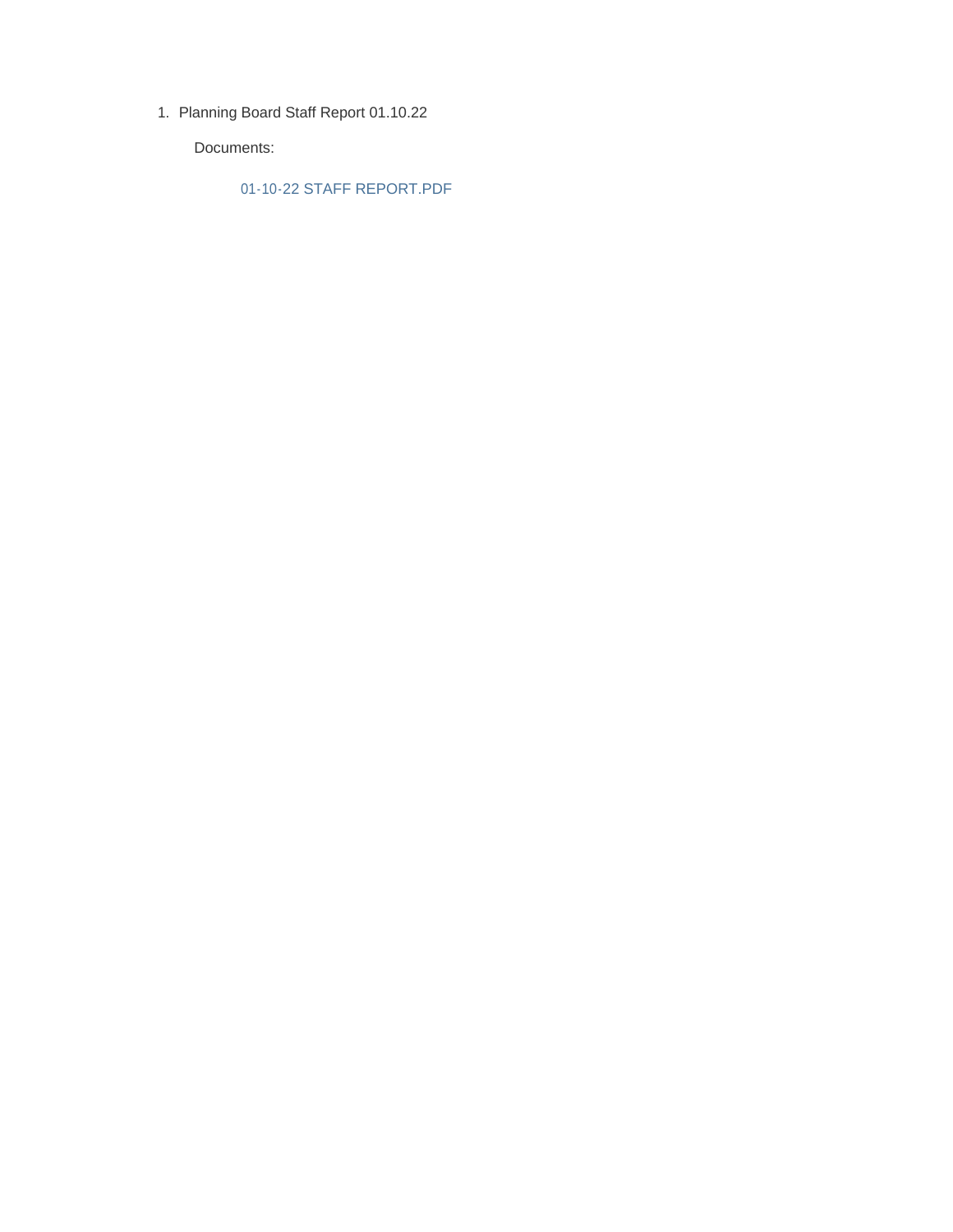

# **Nantucket Planning Board**

## **STAFF REPORT**

January 7, 2022

To: Planning Board

From: Megan Trudel, Land Use Specialist

Re: Staff Report for January 10, 2022 Planning Board Meeting

## **Call to order:**

## **Approval of the agenda:**

Note: The applications and plans submitted for secondary dwellings, garage apartments, tertiary dwellings, and ANR have all of the relevant information, which is easily identifiable, that was previously outlined in the staff report narrative. In addition to the application and proposed site plan, included with your packet is a draft approval letter for each of the secondary dwellings, garage apartments, tertiary dwellings that outlines conditions.

**All applications have been thoroughly reviewed by staff for compliance.**

Criteria for Secondary Dwellings:

- Confirmation that a secondary dwelling is allowed by right in that zoning district (and/or subdivision if applicable)
- Adequacy of access
- 10ft scalar separation
- 80/20 compliance
- Parking calculations
- Apron and driveway dimension requirements

Criteria for Garage Apartment

- Garage Apartments are permitted in all districts pursuant to the "Use-Chart"
- Adequacy of access
- That the living area does not exceed 150% of the garage area (if it did it would be a secondary dwelling and not a garage apartment)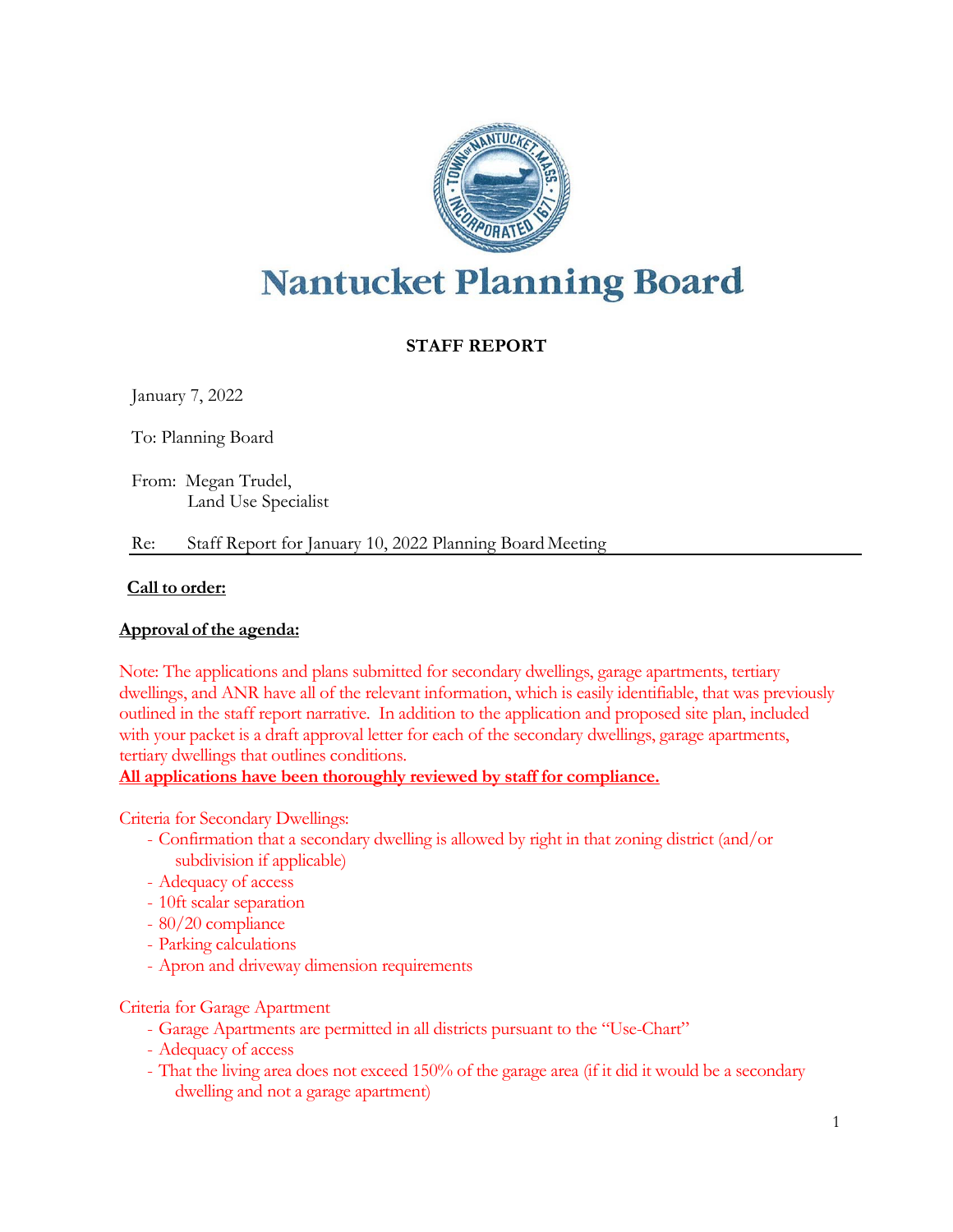- Parking calculations
- Apron and driveway dimension requirements

## Criteria for Tertiary Dwelling

- Confirmation that a tertiary dwelling is allowed by right in that zoning district (and/or subdivision if applicable)
- Adequacy of access
- Parking calculations
- Apron and driveway dimension requirements
- Confirmation of which unit on the site will be owner occupied or or owned by a non-for-profit, religious, or educational entity, or shall be subject to a restriction limiting occupancy to a yearround household
- Compliance with the maximum bedroom count (only applicable for tertiary dwellings in the R-5, R-10, & R-20 zoning districts)
- Confirmation that the unit does not exceed 650 square feet of gross floor area

## **\*\*\*RECOMMEND MOTION\*\*\***

**Motion to approve ALL of the secondary dwellings and garage apartment, and tertiary dwelling applications on the agenda with any findings and/or conditions as written in the draft approval letters included with your packet (***pull any application(s) from this motion that the Board feels may require further discussion or if there are any applications where a Board member must recuse***).**

## **SecondaryDwellings:**

- **Philip & Denese Allen, 6 Deer Run Road (Map 57, Parcel 14.5)**
- **32 Woodbine LLC, 32 Woodbine Drive (Map 80 Parcel 188)**

## **Garage Apartments:**

- **Jeffrey B. & Patricia Haines Trust, 23 Stone Post Way (Map 73.3.2, Parcel 71-Lot 9)**
- **Leslie Snell, 23 Woodland Drive (Map 68, Parcel 261)**

## **Tertiary Dwellings:**

• **Philip & Denese Allen, 6 Deer Run Road (Map 57, Parcel 14.5)**

## **\*\*\*RECOMMEND MOTION\*\*\***

**Motion to approve and endorse the Arugia Street ANR and hold 69 Cato Lane, which will first require approval of a Special Permit**

## **ANR**

## • **Town of Nantucket, Auriga Street, Surfside**

Representation: Mike Connolly

The purpose of this plan is a roadway taking as a part of the yardsale program. Planning staff recommends endorsement.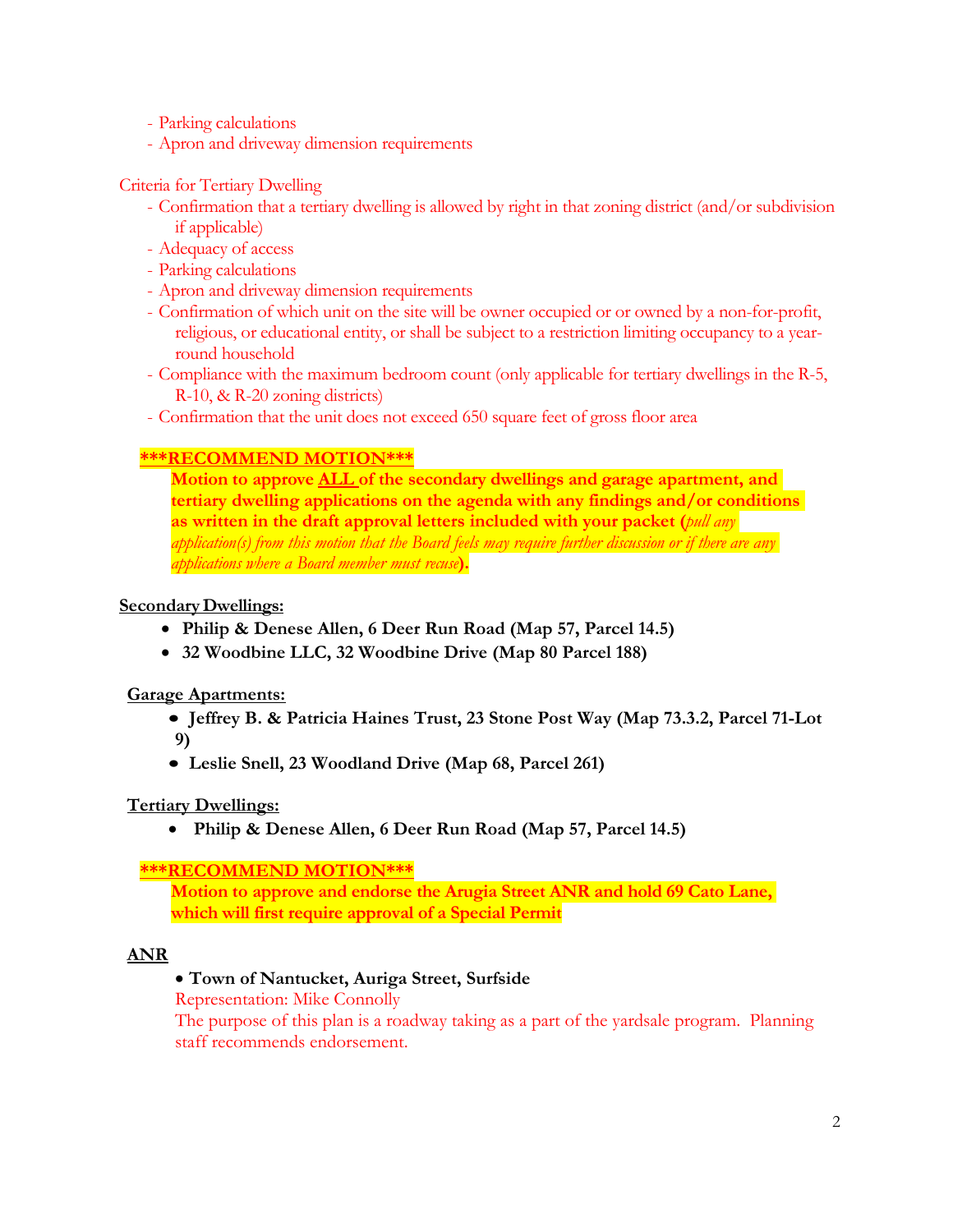## • **69 Cato Lane Realty Trust, 69 Cato Lane (Map 66 Parcel 15) –** SEE PUBLIC **HEARING**

## **Previous Plans:**

## • **Bittersweet Lane Subdivision, 14 Somerset Road,** *extension request*

Representation: Mary Anne Stanton

The Applicant is requesting an extension for the submission of the legal documents. Planning staff recommends approval of the Applicant's request to extend the deadline for one year, until January 10, 2023.

## • **13 Waydale Road, Secondary Dwelling,** *extension request*

## • **13 Waydale Road, Tertiary Dwelling,** *extension request*

Representation: Stephen Welch

The Applicant is requesting to extend the approval for the secondary and tertiary dwellings to February 23, 2023 so that the approval aligns with other permits for the property. Planning staff recommends approval of the Applicant's request as proposed.

## • **12 Gray Avenue,** *Performance Surety Request*

Representation: Allan LaFrance

The Applicant is proposing to be released from Condition #7 of the Rear Lot Special Permit decision, which states that an as-built plan (which would include completion of the shared driveway) must be submitted to staff prior to the issuance of a CO and/or submit a Performance Surety Bond for the estimated construction to complete the shared driveway, plus 20% (\$22,920) so that a CO may be obtained prior to construction of the shared driveway. If the Board were to allow the Applicant to be exempt from Condition #7, the next property owner requesting a CO would then be responsible.

## **PublicHearings (Applications):**

• **27 Fair Street, LLC, 27 & 29 Fair Street,** *action deadline 02-13-2022* REQUEST TO CONTINUE TO FEBRUARY 14, 2022

• **23 Broad Street Owner, LLC, Brotherhood of Thieves, 23 Broad Street,** *action deadline 03-31-2022* REQUEST TO CONTINUE TO FEBRUARY 14, 2022

# • **Randolph P. Norris, Trustee of Norris Family Trust, 9 Bayberry Lane,** *action*

*deadline 04-10-2022*

Representation: Arthur Reade

The applicant is proposing a two (2) lot rear lot subdivision. The AR plan to support the Rear Lot was approved by the Planning Board, but the decision and plan was not filed and therefore a Rear Lot Special Permit may not be filed at this time. The AR plan included with the application is not approval-able without waivers. Once the AR decision is filed and the appeals period lapses, then the Rear Lot Special Permit may be considered.

Planning staff recommends that the Applicant continue the hearing until the AR decision has been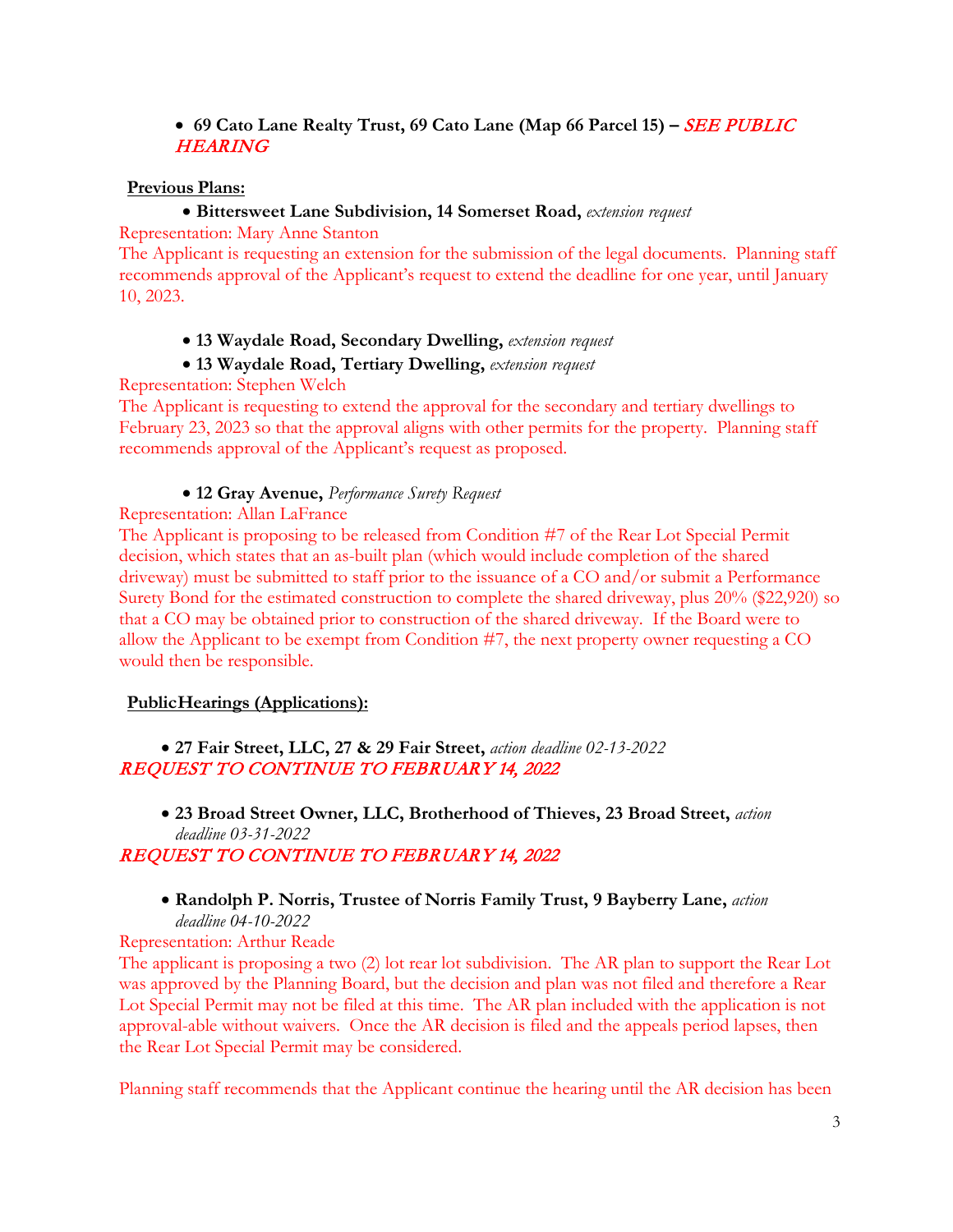filed and the appeals period has lapsed.

## • **69 Cato Lane Realty Trust, 69 Cato Lane,** *action deadline 04-10-2022*

Representation: Tori Ewing

*\*\*Note: Barry Rector will be recusing from this public hearing, an alternate must be activated to vote.* The applicant is requesting a Special Permit to create a secondary residential lot for yearround residents. The covenant lot will be proposed Lot 2, which has approximately 11,731 square feet of lot area. The proposed market rate lot, Lot 1 has approximately 17,344 square feet of lot area. Both lots will be accessed by Cato Lane, a public, paved roadway of sufficient width, suitable grade and adequate construction. There are no additional waivers requested.

Planning staff recommends approval of the Applicant's request as proposed, with the following findings and conditions:

## Findings:

1) That the proposal advances the intent of the zoning bylaw by creating housing for year- round residents;

## Conditions:

- 1) That proposed Lot 2 shall be subject to a Nantucket Housing Needs Covenant Ownership form, which shall provide without limitation, that owners and any occupants of any dwelling thereon, shall earn at or below 150% of the Nantucket County median household income;
- 2) That Lot 1 may be allowed a Secondary Dwelling (Tertiary Dwelling standards) and that Lot 2 shall be restricted to a singledwelling;
- 3) That the total ground cover ratio for both lots shall not exceed the amount otherwise allowed for the original lot (12.5%), or as otherwise specified in 139-8C; and
- 4) That an Approval Not Required (ANR) plan to establish each lot is a necessary step to implement this permit.
- **ANR: 69 Cato Lane Realty Trust, 69 Cato Lane (Map 66 Parcel 15)** The purpose of this plan is to implement the Secondary Lot Special Permit. If the Special Permit has been approved, planning staff recommends endorsement.
- **Whalebone Realty Trust, Harvey S. Young Trustee, 12 Larrabee Lane,** *action deadline 04-10-2022*

## Representation: Jessie Brescher

*\*\*Note: Dave Iverson will be recusing from this public hearing, an alternate must be activated to vote.* The applicant is requesting a Special Permit to create a secondary residential lot for yearround residents. The covenant lot will be proposed Lot 2A, which has approximately 4,964 square feet of lot area. The proposed market rate lot, Lot 2B has approximately 5,275 square feet of lot area. Both lots will be accessed by Larrabee Lane, a private dirt roadway of sufficient width, suitable grade and adequate construction. Additionally, the Applicant is requesting a waiver of the interior lot line from ten (10) feet to five (5) feet to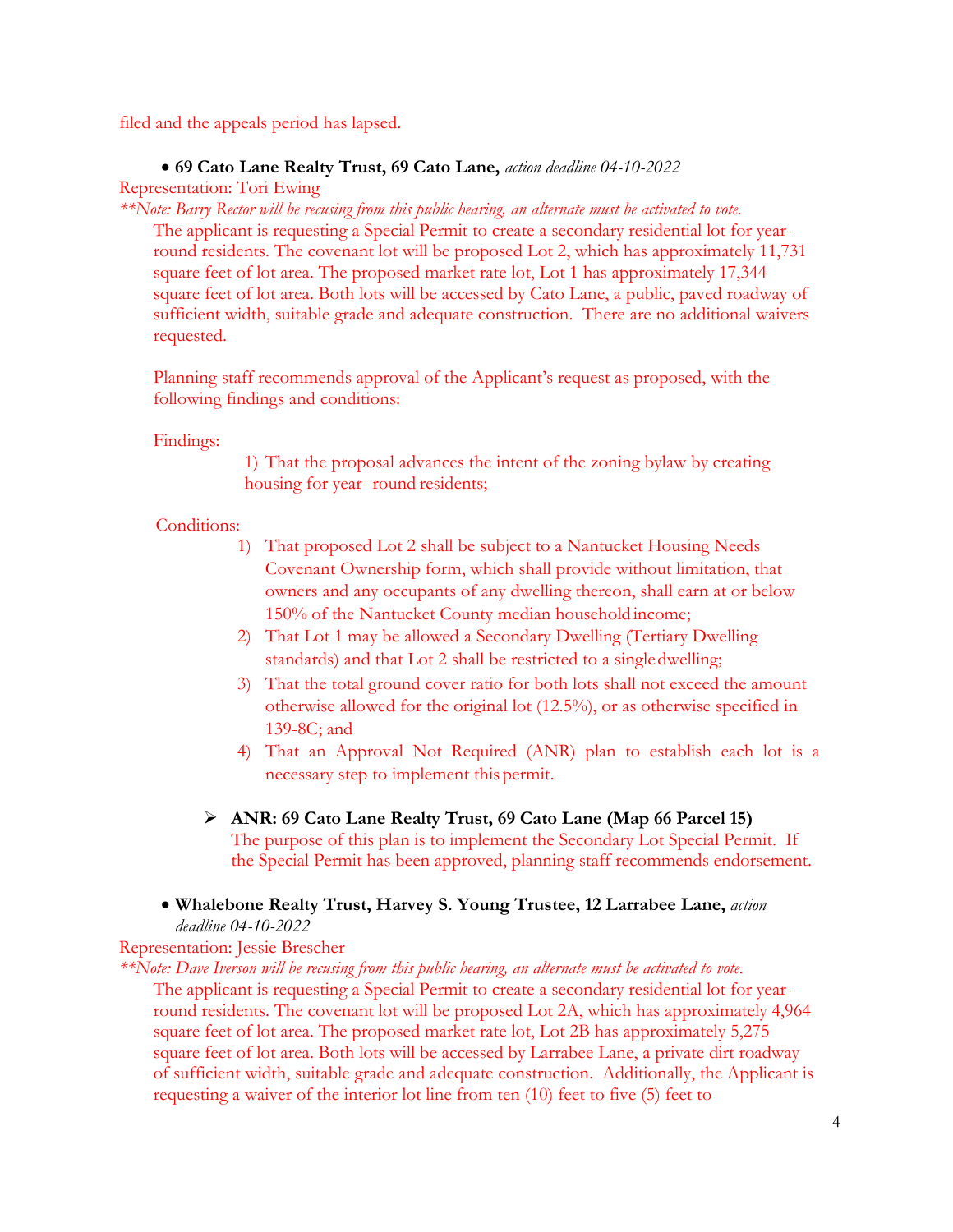accommodate an existing shed.

Planning staff recommends approval of the Applicant's request as proposed, with the following findings and conditions:

Findings:

1) That the proposal advances the intent of the zoning bylaw by creating housing for year- round residents;

## Conditions:

- 1) That proposed Lot 2A shall be subject to a Nantucket Housing Needs Covenant Ownership form, which shall provide without limitation, that owners and any occupants of any dwelling thereon, shall earn at or below 150% of the Nantucket County median household income;
- 2) That Lot 2B may be allowed a Secondary Dwelling (Tertiary Dwelling standards) and that Lot 2A shall be restricted to a singledwelling;
- 3) That the interior lot line set back shall be reduced from ten (10) feet to five (5) feet;
- 4) That the total ground cover ratio for both lots shall not exceed the amount otherwise allowed for the original lot (12.5%), or as otherwise specified in 139-8C; and
- 5) That an Approval Not Required (ANR) plan to establish each lot is a necessary step to implement this permit.
- **Ernest J. Weinhold, Jr. & Mary E. Mitchell Splaine (Modification #4), Wherowhero & South Shore Road,** *action deadline 04-28-2022*

## Representation*:* Peter Kyburg

*\*\*Note: John Trudel will be recusing from this public hearing, Dave Iverson will be acting chair and NO alternate will be activated because the application is a Subdivision Amendment.*

The Applicant is proposing to amend the Subdivision decision to reduce the required vegetative buffer along Lot B from thirty (30) feet to twenty (20) feet. Since the initial approval of the subdivision, the zoning has changed from LUG-2 to LUG-1.

Planning staff recommends approval of the Applicant's request as proposed with the following finding and condition:

## Findings:

- 1) That Applicant's request is within the general purpose and intent of the Nantucket Zoning Bylaw and the *Rules and Regulations Governing the Subdivision of Land*; and
- 2) That the reduction of the vegetative buffer from thirty feet to twenty feet is appropriate because the minimum lot size in the subdivision has been decreased from 80,000 square feet to 40,000 square feet since the creation of the subdivision and a twenty-foot vegetative buffer still within keeping of the rural characteristics of the neighborhood.

Conditions:

1) That the vegetative buffer along the property line of Lot B abutting Wherowhero Lane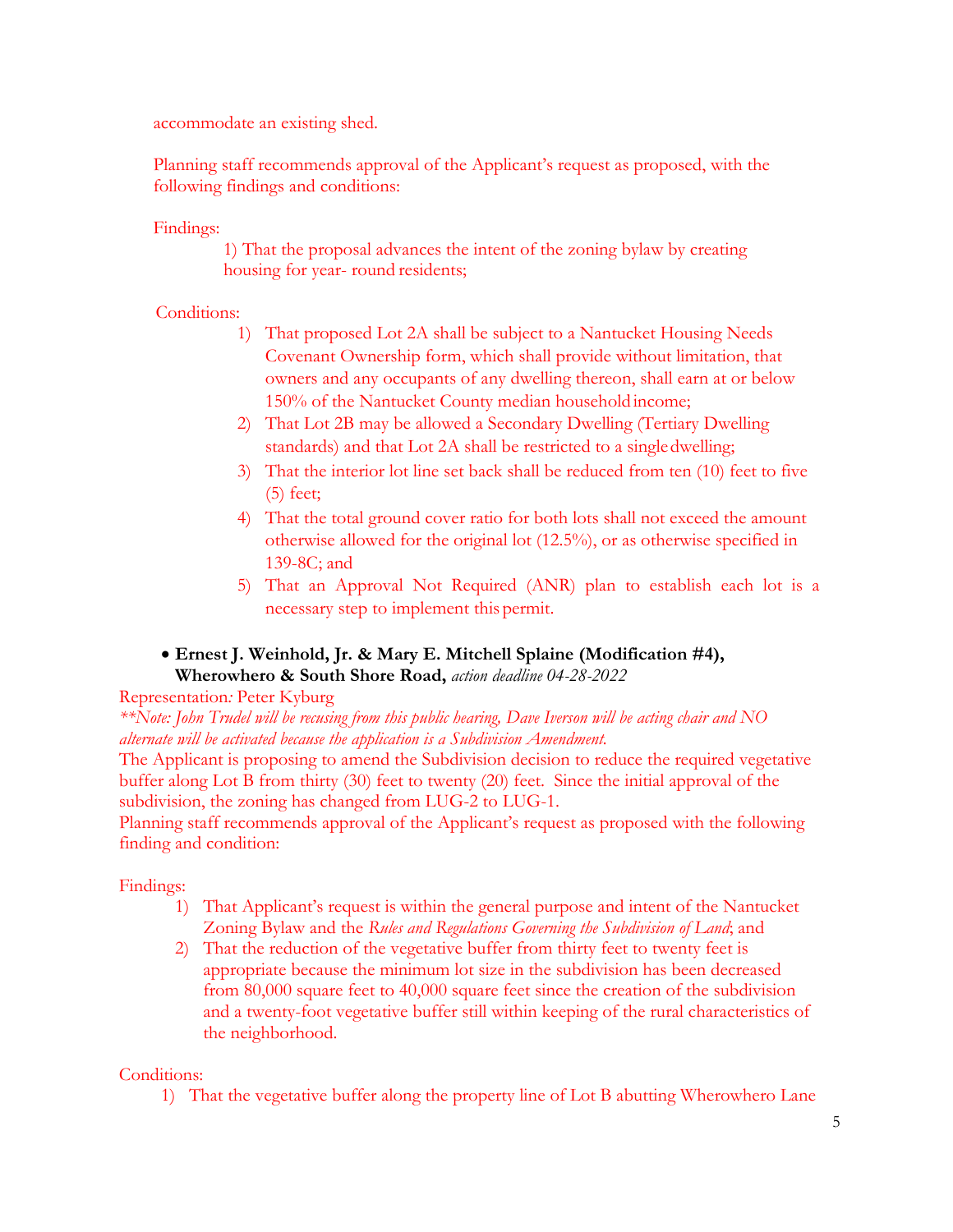shall be reduced from thirty (30) feet to twenty (20) feet; and

2) That all other conditions of the original decision shall remain in full force and effect.

#### • **Bonita Bar, LLC, 1, 2 & 4 Chin's Way,** *action deadline 04-10-2022*

Representation: Paul Santos

At the December 2021 Planning Board meeting, the Board discussed the proposal conceptually with the Applicant at the December 2021 Planning Board meeting. At that meeting, the Board was receptive to the Applicant's request as proposed. Unless there is something new to discuss, or public in attendance to participate in the hearing, this should not require much discussion.

The Applicant is requesting to modify the existing "MCD" Special Permit so that they may construct an addition (400 square feet of finished space and 300 square feet of unfinished storage space), eliminate 600 square feet of previously approved retail use, and continue to allow the use of outdoor seating as was temporarily allowed as a result of the COVID-19 pandemic. The outdoor seating would be limited to a total of twenty-nine (29) seats, and the overall seating/occupancy capacity will remain unchanged.

Planning staff recommends approval of the Applicant's request as proposed with the following findings and conditions:

Findings:

1) That the Applicant's request is in harmony with the general purpose and intent of the Zoning Bylaw.

Conditions:

- 1) That the Applicant may utilize the area to the front to the restaurant for outdoor dining at the Applicant's discretion, as long as the overall seating capacity is not increased;
- 2) That all other conditions in the original decision and subsequent modifications shall remain in full force and effect.
- **Clarke Brothers Realty LLC, 20 Tomahawk Road,** *action deadline 04-10-2022*

Representation: Tori Ewing

The Applicant is requesting a Special Permit for an Apartment so that approximately 600 square feet of area on the second floor of the existing structure may be converted into an employee housing unit. Additionally, the Applicant is requesting a waiver from the off-street parking requirements. Four (4) spaces are provided while five (5) spaces are required.

The original subdivision decision anticipated a single dwelling unit to be constructed within the commercial structure, but the zoning "freeze" has since expired and an "Apartment" is now a use allowable by Special Permit in the CI zoning district, where is was a use allowed by right in RC-2. Previously, other properties in the subdivision amended the decision so that two units for employee housing may be constructed.

Planning staff recommends approval of the Applicant's request with the following findings and conditions: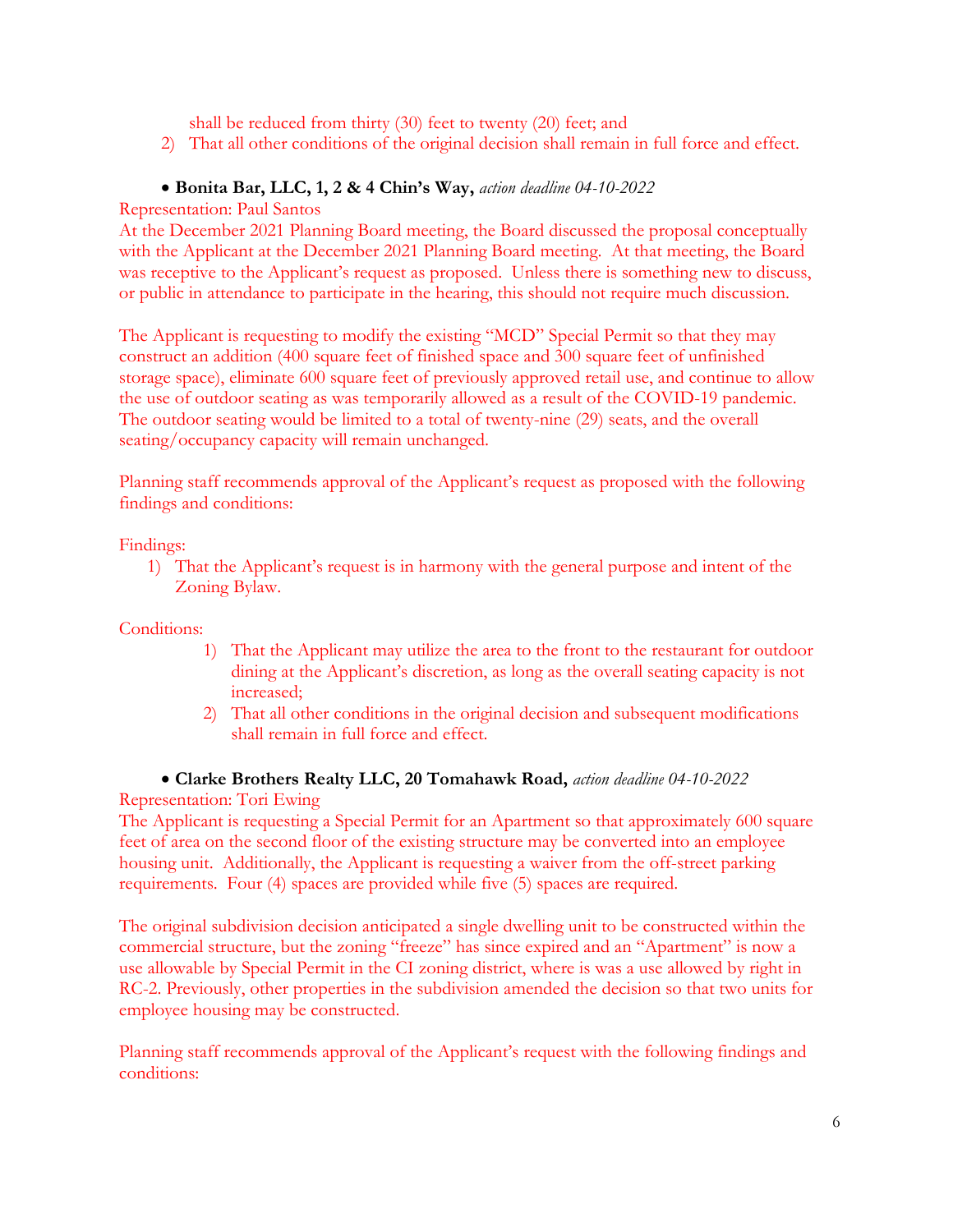Findings:

- 1) That the Applicant's request is in harmony with the general purpose and intent of the Zoning Bylaw; and
- 2) That five (5) parking spaces is physically impossible to provide on the site and waiving one (1) parking space is not contrary to sound traffic, parking, or safety consideration.

Conditions:

- 1) That year-round NRTA bus passes be issued to any occupants of the dwelling unit.
- 2) That the employee housing unit shall be utilized for employee housing of the employees of the business utilizing the commercial space of the structure only.

## • **NIR Retail, LLC (Amendment #1), 137 Old South Road,** *action deadline 04-10-2022*

Representation: Bryan Swain/Rick Beaudette

The applicant is requesting to modify the existing MCD Special Permit so that two additional bedrooms may be added to the Neighborhood Employee Housing structure that was previously approved as a part to the Major Commercial Development Special Permit. That structure has not yet been constructed. The increase in bedrooms from four (4) to six (6) will increase the occupancy from eight (8) to twelve (12).

While the additional two bedrooms will require an additional two parking spaces pursuant to the Zoning Bylaw, the Applicant has previously received a waiver of six parking spaces on the site. As modified, the Applicant will require a waiver of one additional parking space.

Planning staff recommends approval of the Applicant's request with the following findings and conditions:

Findings:

- 1) That the Applicant's request is in harmony with the general purpose and intent of the Zoning Bylaw; and
- 2) That waiving one (1) additional parking space is not contrary to sound traffic, parking, or safety consideration.

Conditions:

- 1) That all employees living in the Neighborhood Employee Housing units shall be issued NRTA passes and the Employee Management Plan shall be amended to include such language;
- 2) That seven (7) total parking spaces (an increase of one (1) space) shall be waived;
- 3) That a total of six (6) bedrooms (an increase of two (2) bedrooms) shall be allowed in the Neighborhood Employee Housing structure on the site; and
- 4) All other conditions of the original decision and subsequent modification shall remain in full force and effect.
	- **6 North Beach Street, LLC, 8 North Beach Street, LLC & 4 Dolphin Court, LLC – "The Brant", 6 & 8 North Beach Street & 4 Dolphin Court,** *action deadline 03-13- 2022*

Representation: Linda Williams/Mike Wilson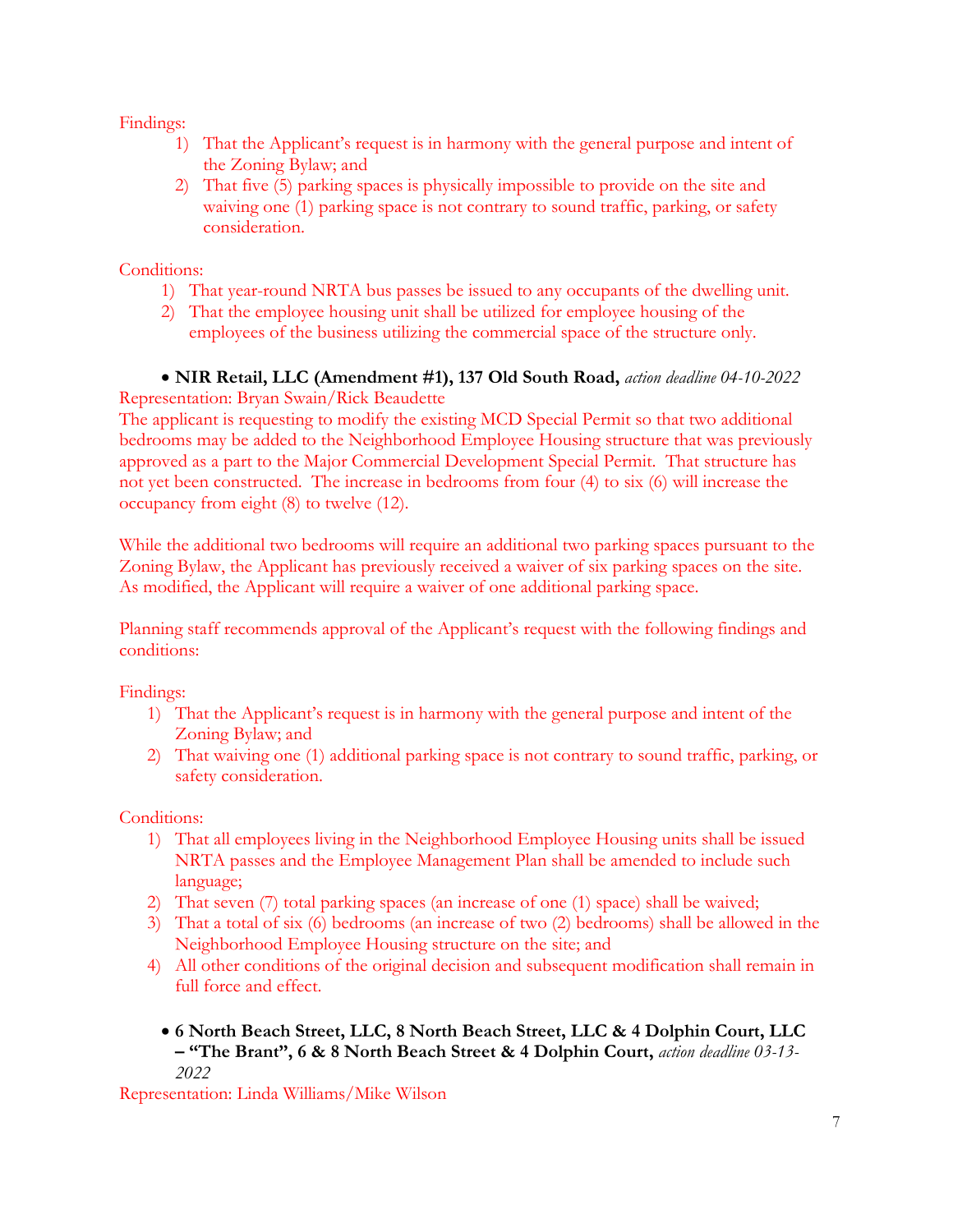The Applicant is requesting a Special Permit for a Major Commercial Development. The Applicant proposes to continue to use the site as a lodging/guest house, a use allowed by right in the CN zoning district. In this particular case, the total square feet of the commercial use and the amount of guest units prompt the requirement for a Major Commercial Development.

The site, which includes three separate and adjoining lots will contain the existing three structures. Included with your packet is a narrative detailing the proposed renovations to the existing structures. Additionally, the Applicant is proposing to construct an new structure on the site.

Additionally, the Applicant is requesting a waiver from the off-street parking requirement. The proposal includes closing vehicular access from North Beach Street and replacing with pedestrian access. There will be vehicle access and a parking area to accommodate three (3) vehicles off Dolphin Court. The Applicant will actively discourage guests from bringing vehicles and will be providing shuttle services. The Board has routinely included similar conditions in other Transient Residential Permits within close proximity to the Commercial Downtown District.

Finally, the Applicant is requesting a waiver of submission and review of the drainage plans and calculations. Planning staff recommends denying the request of this specific waiver as the site is located in an area prone to flooding and review of drainage plans is critical to the construction and ongoing operations on this site.

Included with your packet is a proposed conditions plan, architectural renderings, a proposed construction management plan, proposed guest house operations management plan, and an email from the Town's consulting engineering Pesce Engineering, summarizing a review of the proposal. It is noted that while it shall not affect the Planning Board decision, this proposal must also receive approval from the Conservation Commission.

With the exception of the requested relief regarding submission and review of drainage plans, planning staff recommends approval of the request as proposed.

Findings:

- 1) That the Applicant's request is in harmony with the general purpose and intent of the Zoning Bylaw;
- 2) A waiver of the drainage plan is not approved because the area is in a flood prone area;
- 3) A waiver of the off-street parking requirements is consistent with other Special Permits granted for Transient Residential Facilities located within close proximity to the Commercial Downtown District.

Conditions:

- 1) That that Town's consulting engineer, Pesce Engineering, shall review and approve all drainage plans and calculations prior to the issuance of any construction permits. Approval of such plans shall be submitted in writing to planning staff;
- 2) That a detailed screening/landscape plan shall be submitted by the Applicant and approved by the Board or their designee prior to the issuance of any construction permits;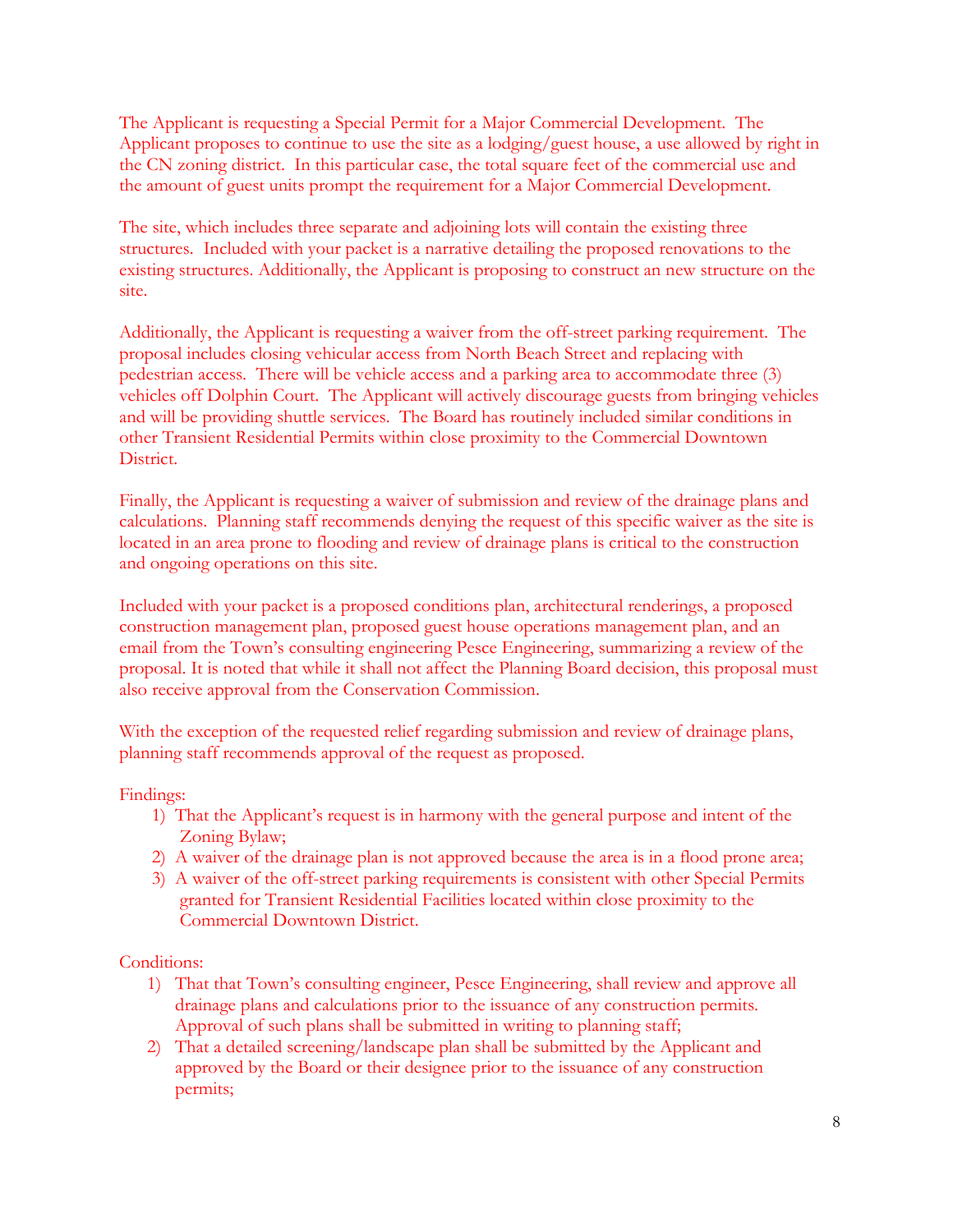- 3) That there shall be no exterior construction between July 1-September 15;
- 4) Alcohol and food service beyond a continental style breakfast/coffee/snacks for guests shall be prohibited;
- 5) NRTA passes will be made available to all employees and guests;
- 6) Bike racks shall be installed on the property and shown on the plan prior to endorsement;
- 7) Promotional materials shall include information discouraging guests from bringing their vehicles and shall include information regarding alternate transportation options;
- 8) That the Applicant will comply with all terms outline in the Construction Management Plan;
- 9) That the Applicant will comply with all terms outlined in the Hotel Management Plan;

## **Public Hearings (Citizen Warrant Articles)**

Included with your packet is the complete text and maps (if applicable) for the articles below as well as the questionnaires completed by the article proponents (map changes only).

• **Zoning Map Amendment** to place properties located at 105/107/109 and other unnumbered lots on Old South Road shown as Map 68, Parcels 164, 135, 166, 174, 209, & 210, currently in the Residential-20 (R-20) district in either the Commercial Neighborhood (CN) district or Commercial Trade and Entrepreneurship (CTEC) district. The proponent is requesting to change the zoning for this grouping of parcels from R-20 to either CN or CTEC. Planning staff suggest that the Board discuss the possibility of CTEC and planning staff does not support a change to CN, as uses allowed in CN may not be best suited/may be too intense for this area. The Board should also consider a transition point from the commercial zone to the residential zone. Staff supports a transition point of Little Isle Lane, with properties to the East going commercial and the properties to the West remaining residential.

The site currently abuts CTEC to the east and there are also properties located in CTEC across the street. The area plan in this vicinity anticipates commercial uses along Old South Road, but also suggests that commercial development should serve the surrounding neighborhoods with appropriate transitions and buffers and to not have intense/large scale commercial uses beyond 100' of Old South Road.

- **Zoning Map Amendment** to place property located at Old South Road, shown as Map 68, Parcel 208, currently in the Residential-20 (R-20) district in either Commercial Neighborhood (CN) or Commercial Trade and Entrepreneurship (CTEC). The proponent is requesting to change the zoning from R-20 to either CN or CTEC. This discussion on this individual parcel will be influenced by the discussion of the grouping of parcels listed in the proposed article above.
- **Zoning Map Amendment** to place property located at 44 Skyline Drive currently in the Limited Use Genertal-2 (LUG-2) district in either Residential-5 (R-5) district or Commercial Neighborhood (CN) district. The proponent has requested to change the zoning with the intent of creating affordable housing. It would not be considered spot zoning, because the property abuts the